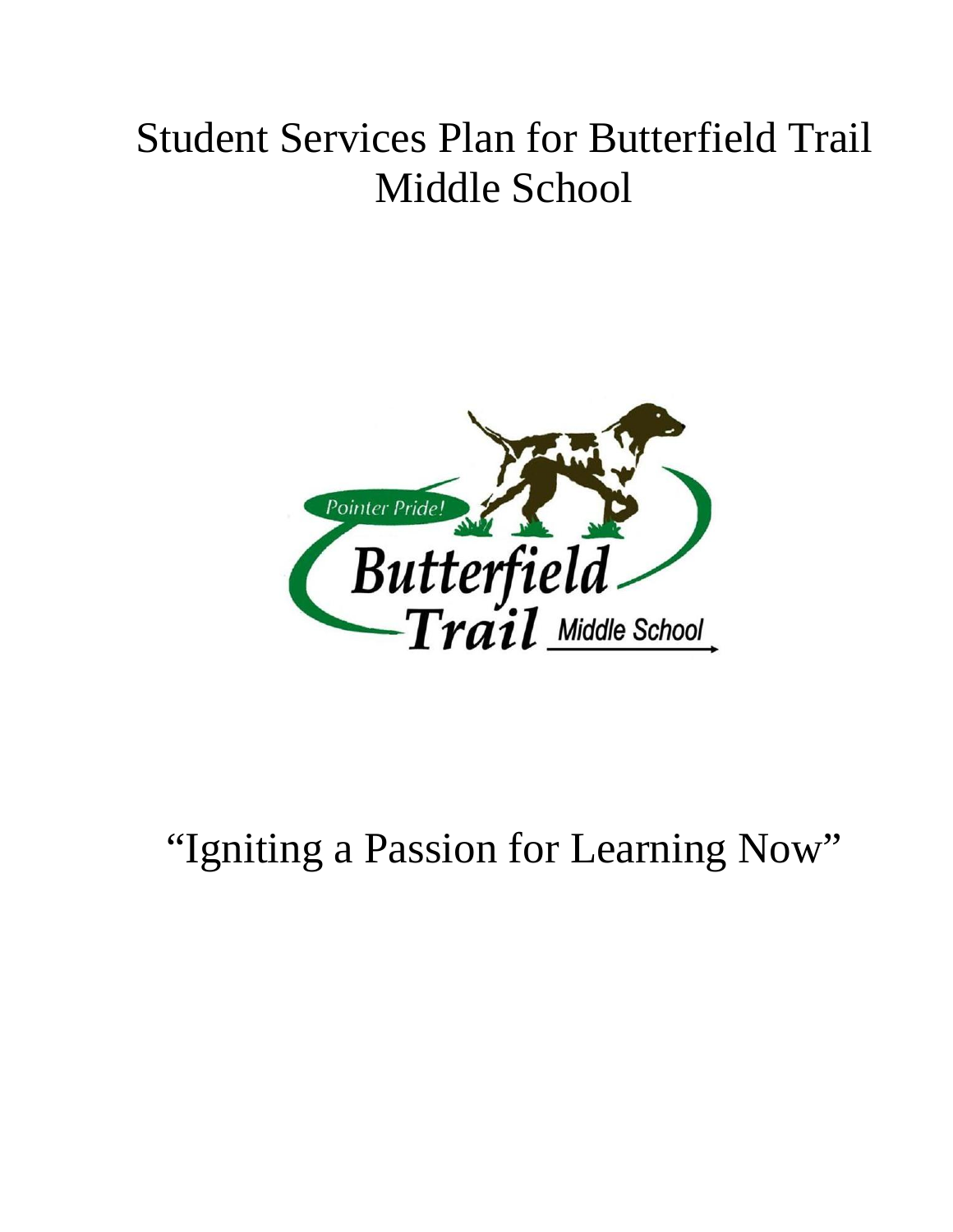# Updated July 2018

# Butterfield Trail Middle School Student Services Program

#### Table of Contents

- I. Introduction
- II. Guidance Services
- III. Psychological Services
- IV. Social Services
- V. Occupational Services
- VI. Group Conflict Resolution Services \*Anti-bullying
- VII. School Nurse Services
- VIII. School Crisis Team Services
- IX. Abuse Form
- X. Terrorism Planning
- XI. Development of Institution-specific pandemic influenza preparedness & response
- XII. Counseling Standards

Updated October 2006

# *RESPONSE TO ARKANSAS SCHOOL LAWS* ANNOTATED CODES 6-18-1001 THRU 6-18-1009

Butterfield Trail Middle School Student Services Program Revised July, 2018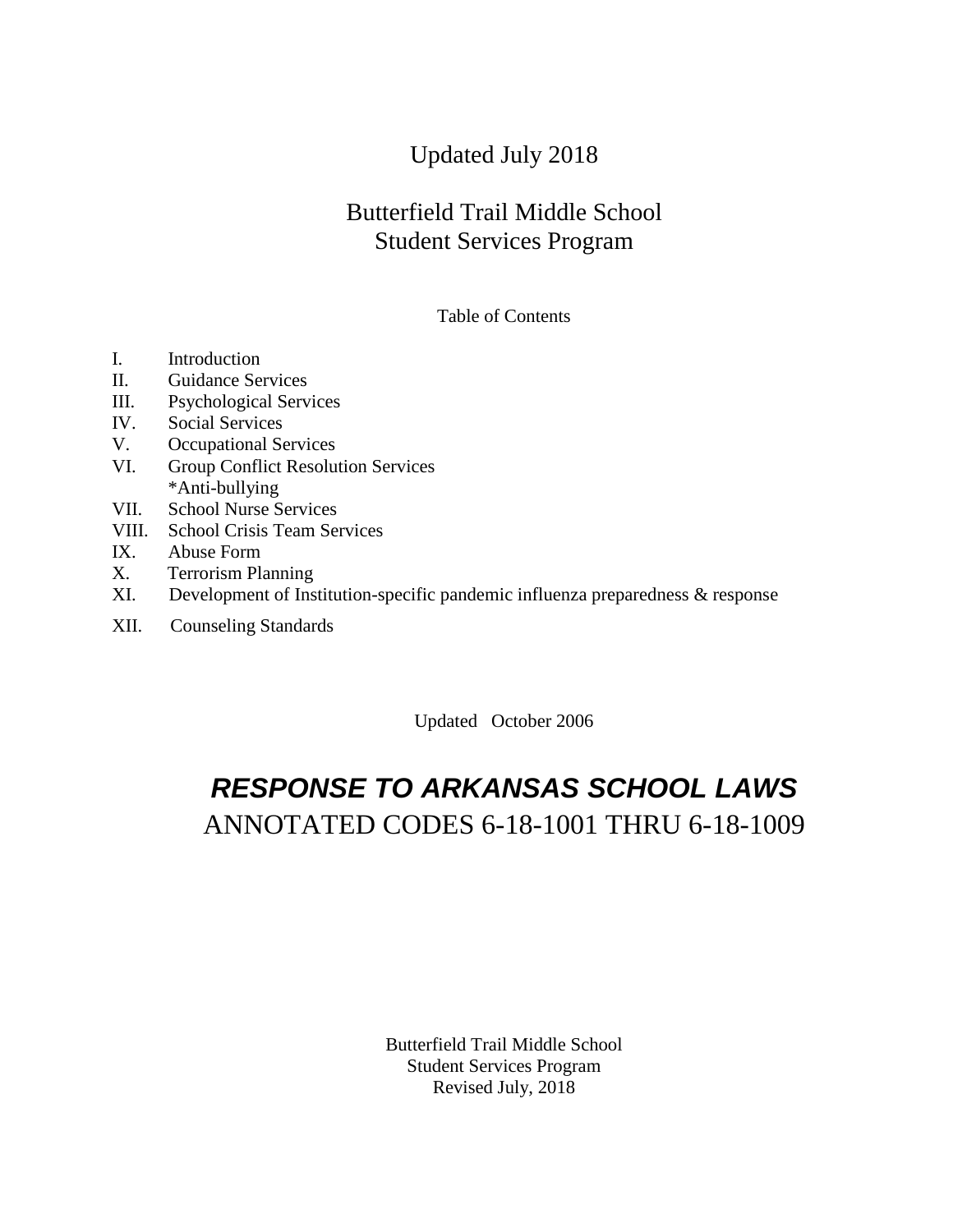The development of this student services plan reflects input from parents, teachers, principal and other agencies. It is derived from a needs survey developed and administered by the counselor of Butterfield Trail Middle School.

Butterfield Trail Middle School has developed and implemented a plan which ensures that individual student services are coordinated using different techniques to make maximum use of the contribution of each service. The plan reflects the use of alternative methods of classroom management, which include, but are not limited to the following:

- 1. Behavior contracting
- 2. Dispute resolution
- 3. Classroom meetings
- 4. Logical consequences
- 5. Assertive discipline

Identified alternative student services personnel who do not meet traditional graduate requirements shall be limited to performing those services for which they are licensed, certified, or trained. This may include paraprofessionals, teachers, parents and representatives of business and industry.

A "student services program" is defined as a coordinated effort which shall include, but is not limited to:

- I. Guidance services
	- A. Individual and group counseling is available to all students on a referral basis. The students may be referred by parents, teachers, principal, or may refer themselves.
	- B. Orientation programs for new students and for transferring students
		- 1. Butterfield has a Student Council Ambassador program where students are selected and trained from each grade. The Ambassador Program has one of its objectives, the orientation of new students to our school. We also conduct 5th grade visits, bringing upcoming 6th grade students to their new building for tours.
		- 2. We do not have a formal "exit interview" with middle school students. If we know the child is leaving our school, we always wish them happiness and success in their new school.
	- C. At the middle school level, all the scheduling is done by the school counselors.
	- D. Consultation with parents, faculty and out-of-school agencies concerning student problems and needs
		- 1. Time is allotted in the counselor's schedule specifically for consultation with parents, teachers and other agencies.
	- E. Utilization of student records and files
		- 1. Standardized test scores are available for teachers to integrate with other factors in determining student grouping for optimum learning.
		- 2. Standardized test scores are used in conjunction with other factors to determine placement in the Gifted and Talented Program. Students receive a screening evaluation in the First Grade. Other grade level teachers many recommend screening.
		- 3. Student records and files are used to alert teachers and other school personnel to medical conditions of students.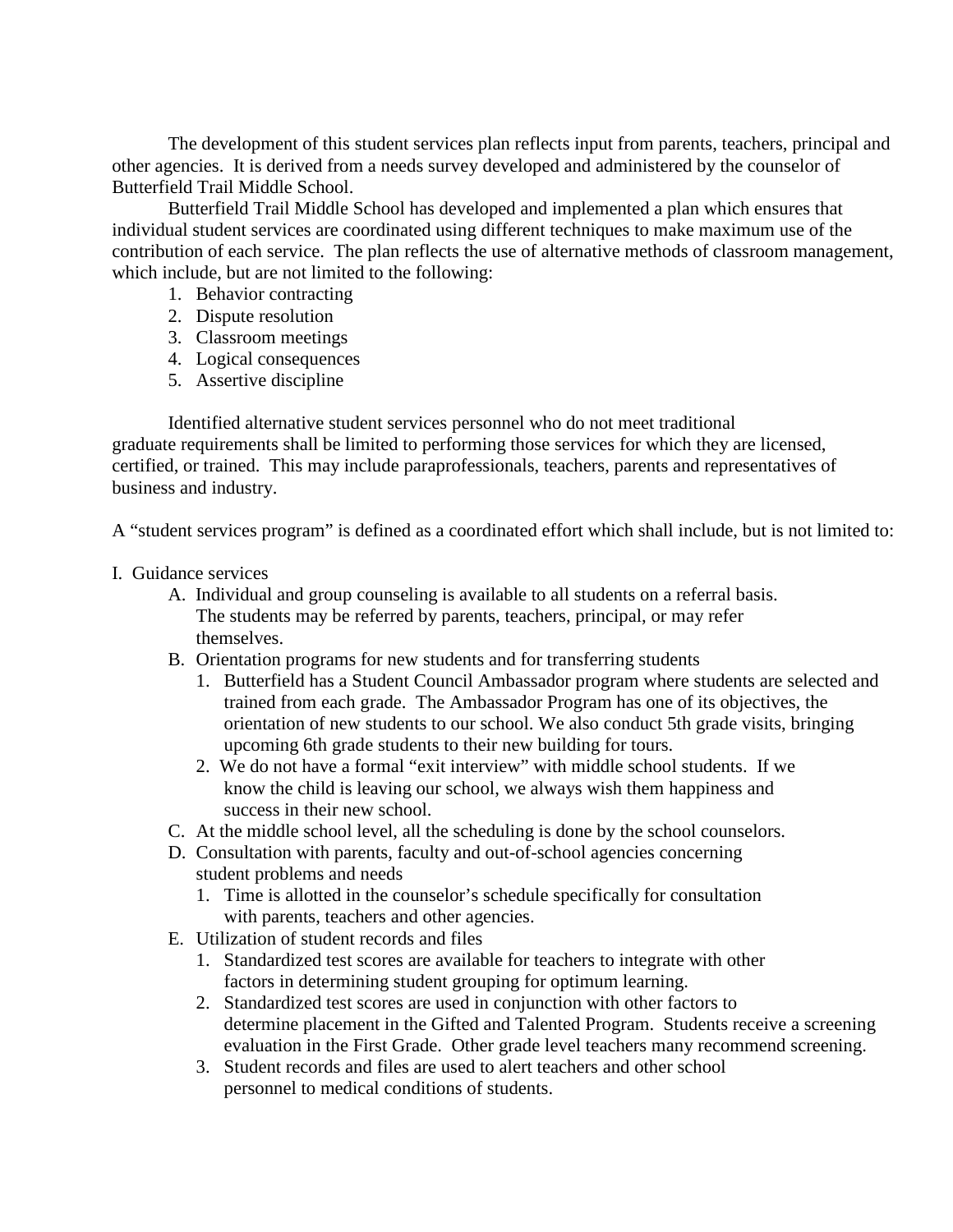- 4. Student records and files are used to inform teachers and other school personnel of legal guardianship and access to student mandates.
- F. Supervision of standardized testing and interpretation of results
	- 1. The counselor is the school test coordinator and as such supervises all standardized testing and Special Services testing.
- G. The follow-up of early school dropouts and graduates does not apply to the middle level except with preventative measures related to the enhancement of self-esteem and drug awareness, etc.
- H. A school initiated system of parent involvement
	- 1. Parent Teacher Association (PTA) membership drives
	- 2. School Volunteer Program in which parents volunteer time to help at school as tutors or aides in some area that helps the school function and involves parents
	- 3. Room parents are used by the teacher to facilitate special activities or field trips for students in that room.
	- 4. Parents and grandparents are encouraged to eat lunch here at school with their child.
	- 5. A Parent Involvement Coordinator has been assigned to facilitate parent involvement.
	- 6. Parent Literacy Night offers parents an opportunity to see and learn how the school is teaching literacy.
	- 7. Parent Math Night offers parents an opportunity to see and learn how the school is teaching math.
	- 8. Clubs allow parents to be involved in teaching their children the value of community service.
- I. An organizational system of informational resources on which to base educational and vocational decision making
	- 1. Career awareness units are taught by the counselor and the classroom teachers.
	- 2. Visits are made by local community helpers such as the police, Fire department, dentist, local bank employees, etc.
	- 3. Educational co-op materials and Career Grant materials corresponding with career guidance lessons
	- 4. Utilization of materials available in our school library
- J. At the middle level, educational and job placement, including advising students on the availability of vocational and alternative programs that could provide successful high school completing opportunities for students at risk of dropping out of school is addressed in a preventative manner.
	- 1. At-risk student identification
- 2. Positive self concept programs and self-esteem guidance lessons
- II. Psychological services, which shall include but not be limited to the following:
	- A. Evaluation of students with learning or adjustment problems
		- 1. Observation of students in the classroom
		- 2. Behavior specialists are available from the educational cooperative
		- 3. Individual counseling with students and/or parents of students who are being referred for special services
		- 4. Western Arkansas Counseling and Guidance, BOST, and Preferred Family Health provides in-school counseling programs with case management provided when necessary.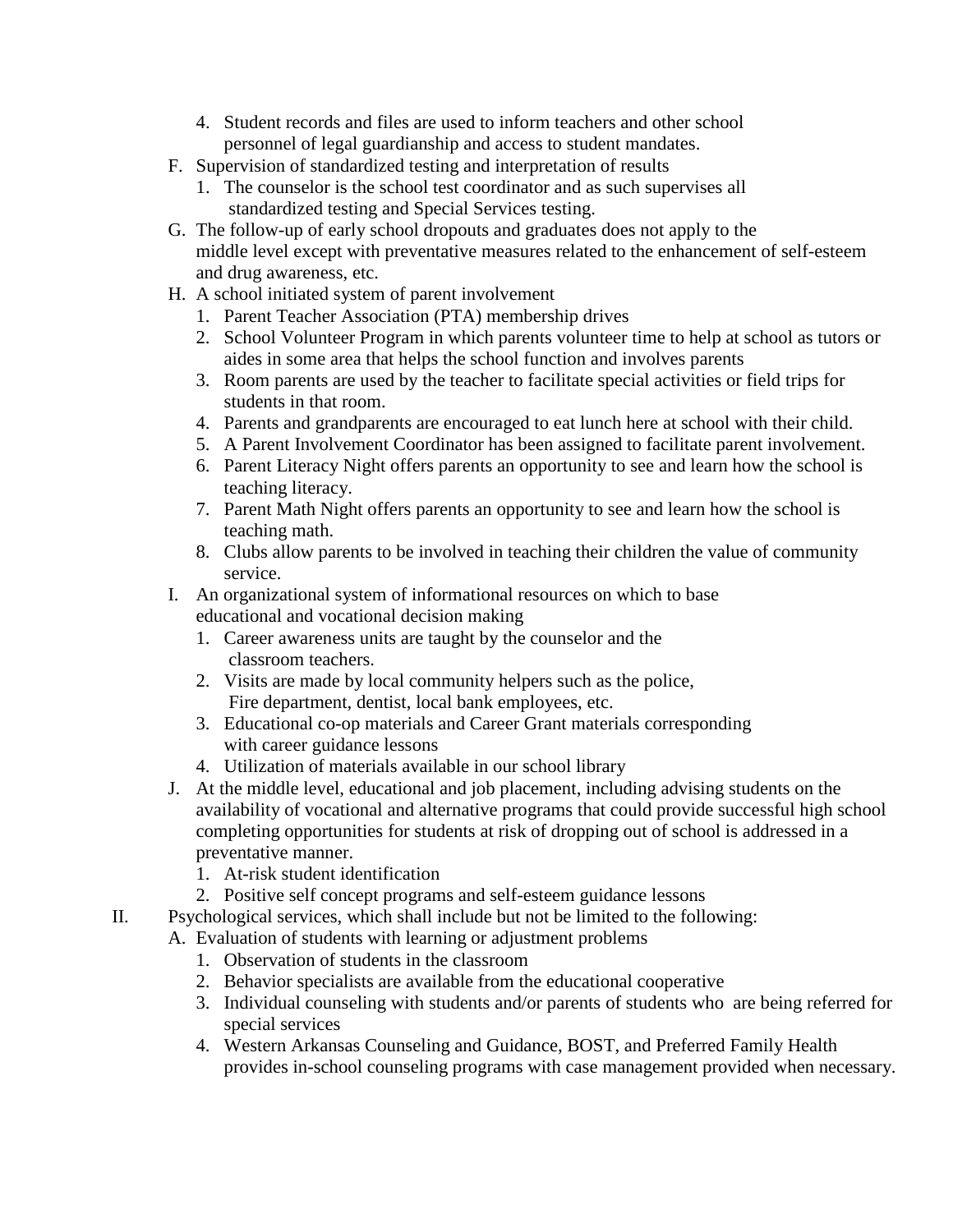- 5. A Therapeutic Day Treatment program is available for the district, involving a teacher, aide, counselor and social worker.
- B. Evaluation of students in exceptional-child education programs
	- 1. Counselor conducts required observation for Special Education referral
	- 2. Testing is conducted by a psychological examiner employed by the Van Buren School **District**
	- 3. Gifted and Talented program coordinator tests and evaluates data for placement in program
	- 4. An ESL program is provided for identified students.
- C. The counselor holds conferences with parents and school personnel regarding Psychological testing, placement options, and adjustments to the program.
- D. A system for the early identification of learning potential and factors which affect the child's educational performance
	- 1. Special Education referral system
	- 2. Testing and evaluation for Gifted and Talented
	- 3. Special Education speech screening
	- 4. Testing for ELL
	- 5. School nurse conducts yearly vision and hearing screenings
	- 6. Student Intervention Team (SIT) for Response to Intevention (RTI)
	- 7. Adaptive computer software that identifies gaps in student learning and increase mastery in all subject areas.
- E. A system of liaison and referrals with resources are available outside the school. Counselors and Special Education personnel consult and make referrals to the following agencies:
	- 1. Comprehensive Juvenile Services
	- 2. Western Arkansas Counseling and Guidance
	- 3. Bost CARES
	- 4. Preferred Family Health Counseling Services
	- 5. Department of Human Services
	- 6. Police and Sheriff's Department on staff resource officer
	- 7. Hamilton House and other private helping agencies
- F. The school district has written policies which follow federal, state and local guidelines which assure ethical procedures in psychological activities.
- III. Visiting teacher and school social work services which shall include but not be limited to:
	- A. Providing casework to assist in the prevention and remediation of problems of attendance, behavior adjustment, and learning
		- 1. Classroom teachers and counselors work with the Indirect Services Provider in conjunction with the Special Education Department.
		- 2. The Emotional/Behavioral Specialist from the Co-op provides screening and consultation on specific cases.
		- 3. Comprehensive Juvenile Services works with the school in filing Family In Need Of Services petitions for the purpose of dealing with absenteeism.
	- B. Serving as liaison between the home and school by making home visits and referring students and parents to appropriate school and community agencies for assistance
		- 1. Department of Human Services—Child and Family Services Division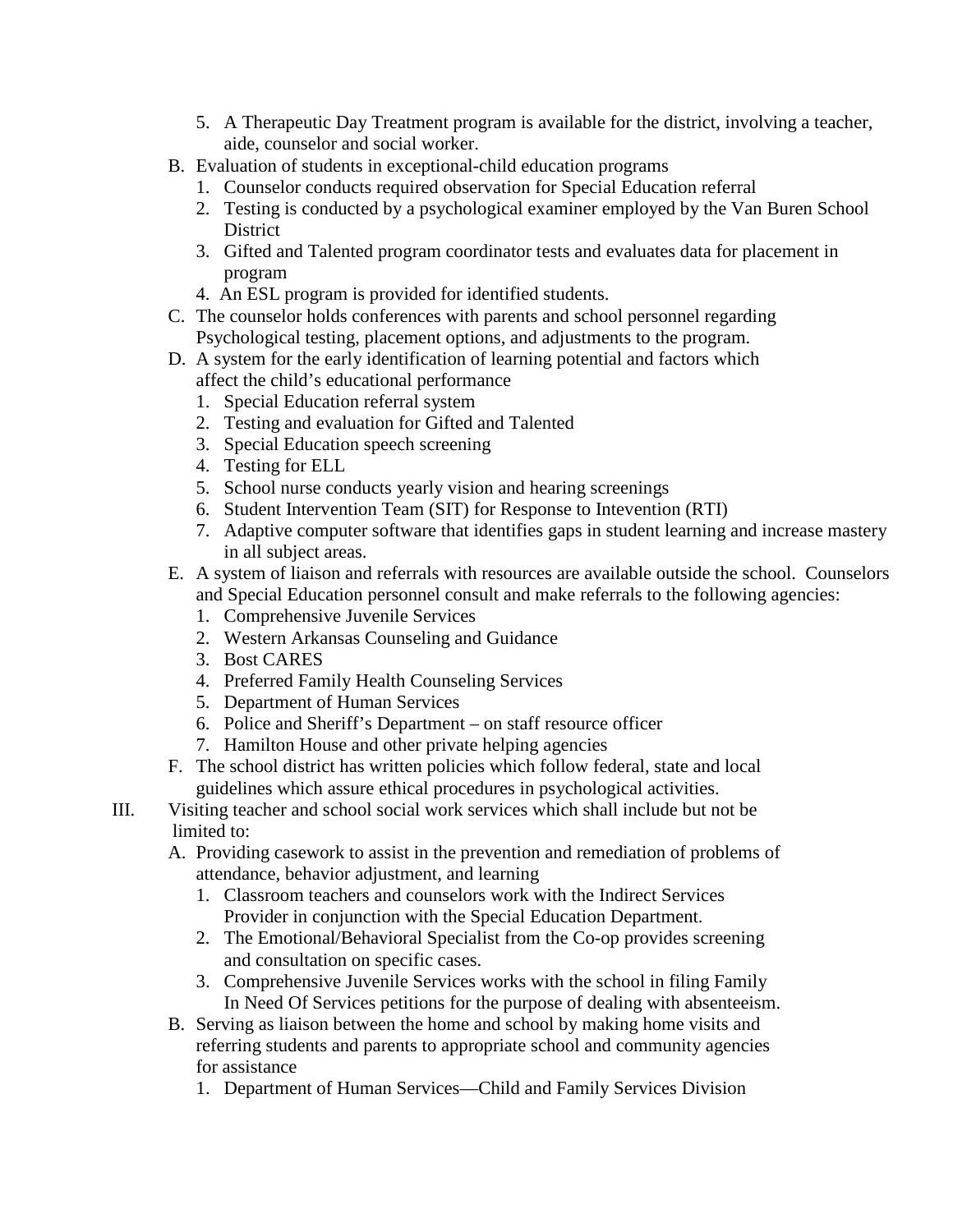- 2. Comprehensive Juvenile Services works with the school in filing petitions for Family In Needs Of Services.
- IV. Occupational and placement services, which shall include but are not limited to the dissemination of career education information, placement services, and follow-up studies and not appropriate at the elementary level.
- V. Group conflict resolution services
	- A. Educational and social programs which help students develop skills which enable them to resolve conflicts between groups
		- 1. Classroom guidance lessons regarding these issues
		- 2. Small group counseling with conflict resolution
		- 3. Individual counseling
	- B. Programs designed to promote understanding, positive communication, and a greater use of a race relations specialist or human relations specialist to assist in the development of inter-group skills
		- 1. The school counselor serves the school as a race relations specialist and works in the areas of human relations with the students in classroom guidance and with others as need arises.
		- 2. Classroom lessons are conducted by the counselor on all grade levels to promote understanding and acceptance of self and others.
		- 3. Character Education Program
		- 4. Clubs are provided to children to build leadership and community awareness
	- C. Anti-Bullying

Van Buren School District has an obligation to and is committed to providing a safe learning environment for each of its students. Student achievement is best attained in an atmosphere that is free from the fear of emotional and physical intimidations and threats. Bullying is a destructive behavior that will erode the foundational principles on which a school is built. This school will not tolerate any behavior that is classified under the definition of bullying and will take steps needed to eliminate such behavior.

Believing that prevention is the strongest means available in eliminating bullying, this school will offer programs or educational material regarding the nature of bullying, its consequences should a child choose to engage in this type of behavior, and the procedures for reporting an incident which involves bullying. The information will emphasize that this district will not tolerate bullying, and that school employees, volunteers, and students are encouraged to report any instances of bullying without fear of consequences. Any reports will take into account the age of the offending student, the level of seriousness of the behavior, and whether or not the offending student has developed a habit of engaging in bullying behavior. Appropriate measures will be taken in dealing with such students.

It will be considered a violation of this policy for any student to inflict bullying behavior upon another student(s) as defined in this policy. After completing an investigation of the reported incident, a student who was found to have participated in bullying behavior will be subject to disciplinary action that is appropriate to the degree of seriousness of the bullying behavior.

For the purposes of this policy, bullying is defined as any written or verbal expression or physical act or gesture, or a pattern there of, that is intended to cause distress or fear upon one or more students. A student will be found violating this policy if their conduct has been found to have the effect of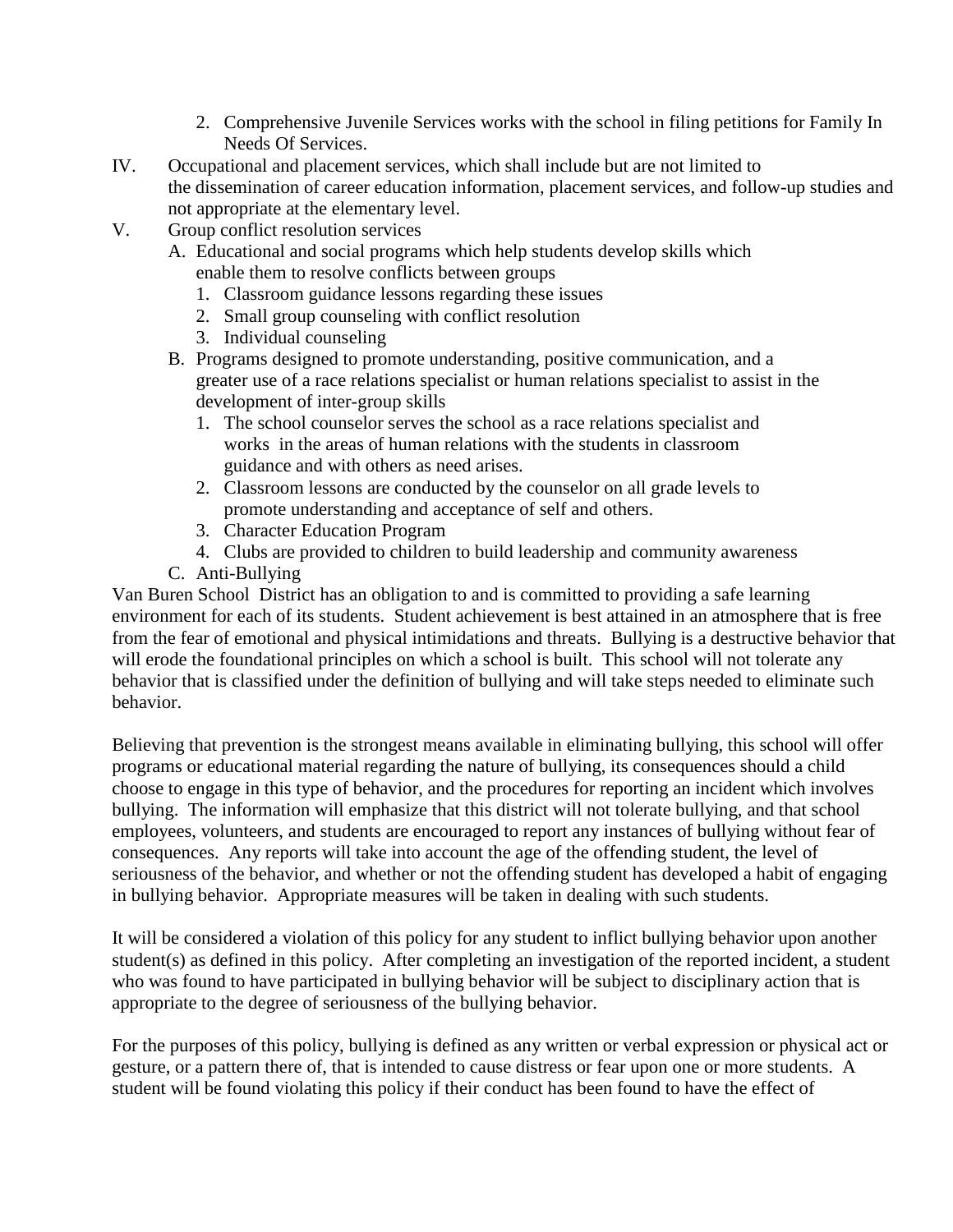humiliation or embarrassment on a student, and is sufficiently severe, persistent, or pervasive that it limits the student's ability to participate in, or benefit from, an educational program or activity.

Bullying behavior will generally be established when an individual has endured a pattern of offensive behavior or when a single serious act is committed. What is or isn't bullying will depend on the surrounding circumstances.

Students who believe they have been victimized by a bully or parents who believe their child has been victimized by a bully, should file a complaint by contacting a school counselor, teacher, principal, or superintendent who will assist in getting help for the child and take the appropriate steps to ensure that such behavior is stopped. To the extent possible, complaints will be treated in a confidential manner. Limited disclosure may be necessary in order to complete a thorough investigation. Students, parents, or teachers who file a complaint against a student who is guilty of being a bully, will not be subject to retaliation or reprisal in any form.

Students or adults, who knowingly fabricate allegations and falsely accuse a student of being a bully, will be subject to disciplinary action.

Individuals who withhold information, purposely provide inaccurate facts, or otherwise hinder an investigation of a student for the purposes of bullying, shall be subject to disciplinary action.

- VI. The school nurse provides health services to the school
	- A. A vision and hearing screening is conducted by the nurse.
	- B. The nurse is on call to respond to any emergency situation.
	- C. A BMI screening is done yearly.
	- D. The school nurse participates in support meetings such as IEP, behavior,etc.
- VII. School suicide/ crisis team
	- A. The school has access to the state adopted curriculum, Lifelines, and those materials are available in the counseling office.
	- B. Suicide is adressed at the middle level in in grade level meetings and in advisory groups Individual students may be referred to the counselor if a teacher or other school personnel feel

that the child is experiencing suicidal ideology.

- C. The school has a crisis team
- VIII. School counselors shall spend at least seventy five percent (75%) of work time providing direct counseling related to students. They shall devote no more than twenty five percent (25%) of work time to administrative activities, provided that such activities relate to the provision of guidance services.

X. Preparing for Terrorism-We used to think of schools as safe havens. Then we began to worry about strangers or estranged family members who might come to schools to look for children. Next we began to worry about violence from students in our schools, especially after the 1999 Columbine High School shootings in Colorado. School districts throughout the nation responded with heightened safety procedures -- procedures that were put into use during the September 11, 2001 terrorist attacks on Americans. Then came the terrorist attack against a school in Beslan, Russia in September 2004.

Butterfield has a current crisis planning policy to address terrorism.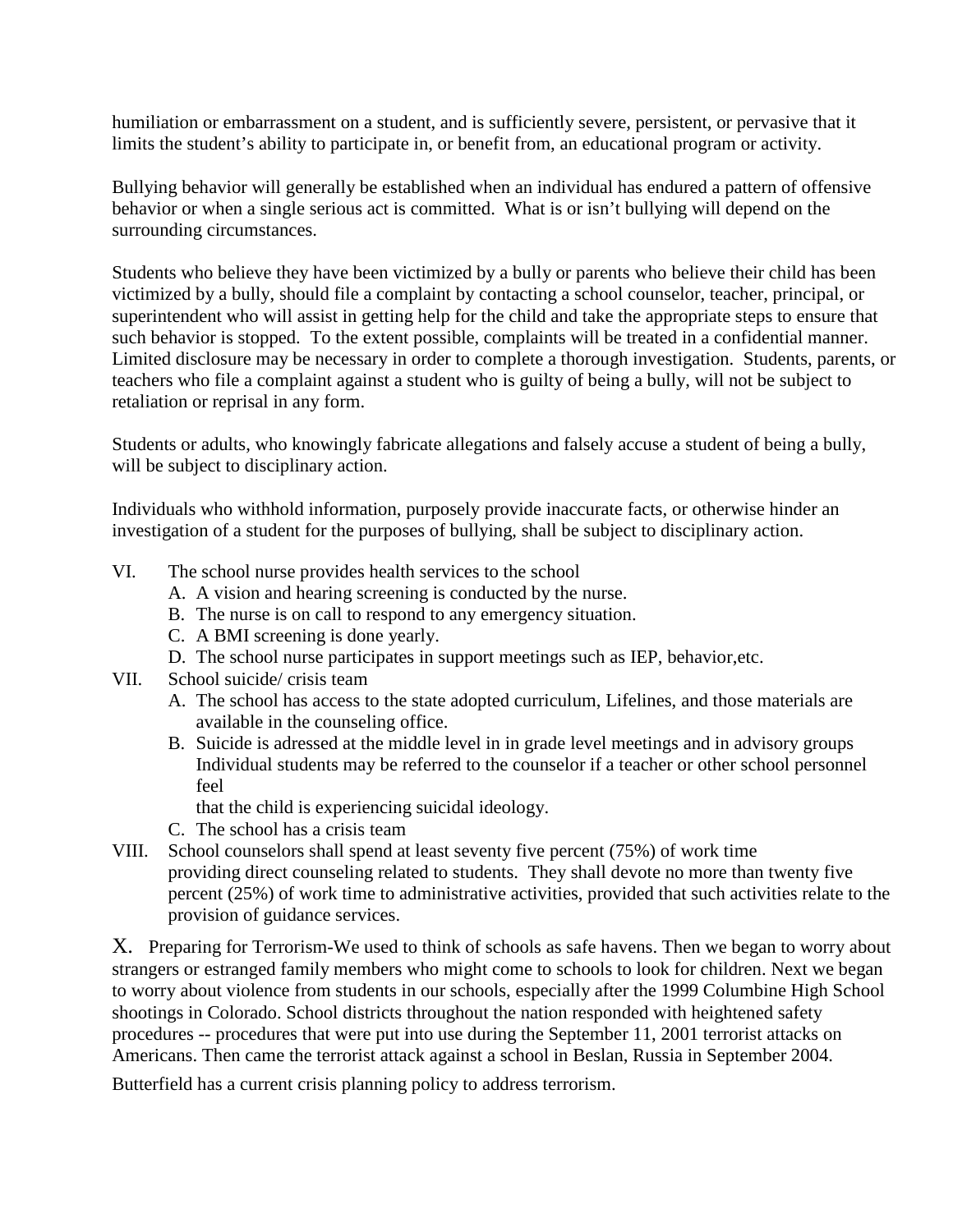#### 1. Staff Expectations

Teachers and support staff are trained on updated procedures and practice lock-down drills Adult supervision is provided inside and outside the school before, after, and during school

#### 2. Facilities Management

Measures to take include: Clearly defining the perimeter with fences, gates, signage, etc.

Using security technology for monitoring purposes, including in parking areas and areas around the school. Butterfield has 30 security cameras installed in and around campus to help monitor the grounds. The SRO can view the cameras at anytime.

XI. Development of Institution-specific pandemic influenza preparedness & response

1. The development of this document is based on the following assumptions:

 A. In the event of an influenza pandemic the State will have minimal resources available for on-site local assistance, and therefore local authorities and institutions will be responsible for communityspecific pandemic response plans, including the modification of this document so that it is institutionspecific.

B. Local communities may have emergency preparedness plans and/or pandemic influenza plans in place. Local community leaders and institutions will communicate so that each is aware of the others' plans.

C. The federal government has limited resources allocated for State and local plan implementation, and therefore the State will provide supplementary resources in the event of a pandemic, which may include the redirection of personnel and monetary resources from other programs.

D. The federal government has assumed the responsibility for developing materials and guidelines, including basic communication materials for the general public on influenza, influenza vaccine, antiviral agents, and other relevant topics in various languages; information and guidelines for health care providers; and training modules. Until these materials are developed, the State has the responsibility to develop such materials for its citizens.

E. The supply of antiviral medications used for prevention and treatment of influenza will be limited.

#### **World Health Organization (WHO) Phases**

The pandemic phases described in this document are those that have been established by the World Health Organization. The most recent publication of the phases is summarized in Table 1 below. The State's response to a pandemic will be guided by the WHO phase declaration (see *State of New Hampshire Influenza Pandemic Public Health Preparedness and Response Plan [currently in draft form* and available at http://www.dhhs.state.nh.us/DHHS/CDCS/flu-provider.htm]). This response will include specific considerations during each phase of the pandemic regarding surveillance, vaccine delivery, administration of antivirals, and communications. In addition, there must be actions taken on the local level in each phase, particularly with respect to community-based containment measures. This plan for educational institutions provides recommendations for activities in response to WHO phases and also notes the corresponding alert matrix system being used in the hospital-developed Epidemic Respiratory Infection (ERI) plan (see Table 2 and process below for further explanation of the ERI plan). It should be noted that at the time of writing this document (January 2006), we are in WHO Phase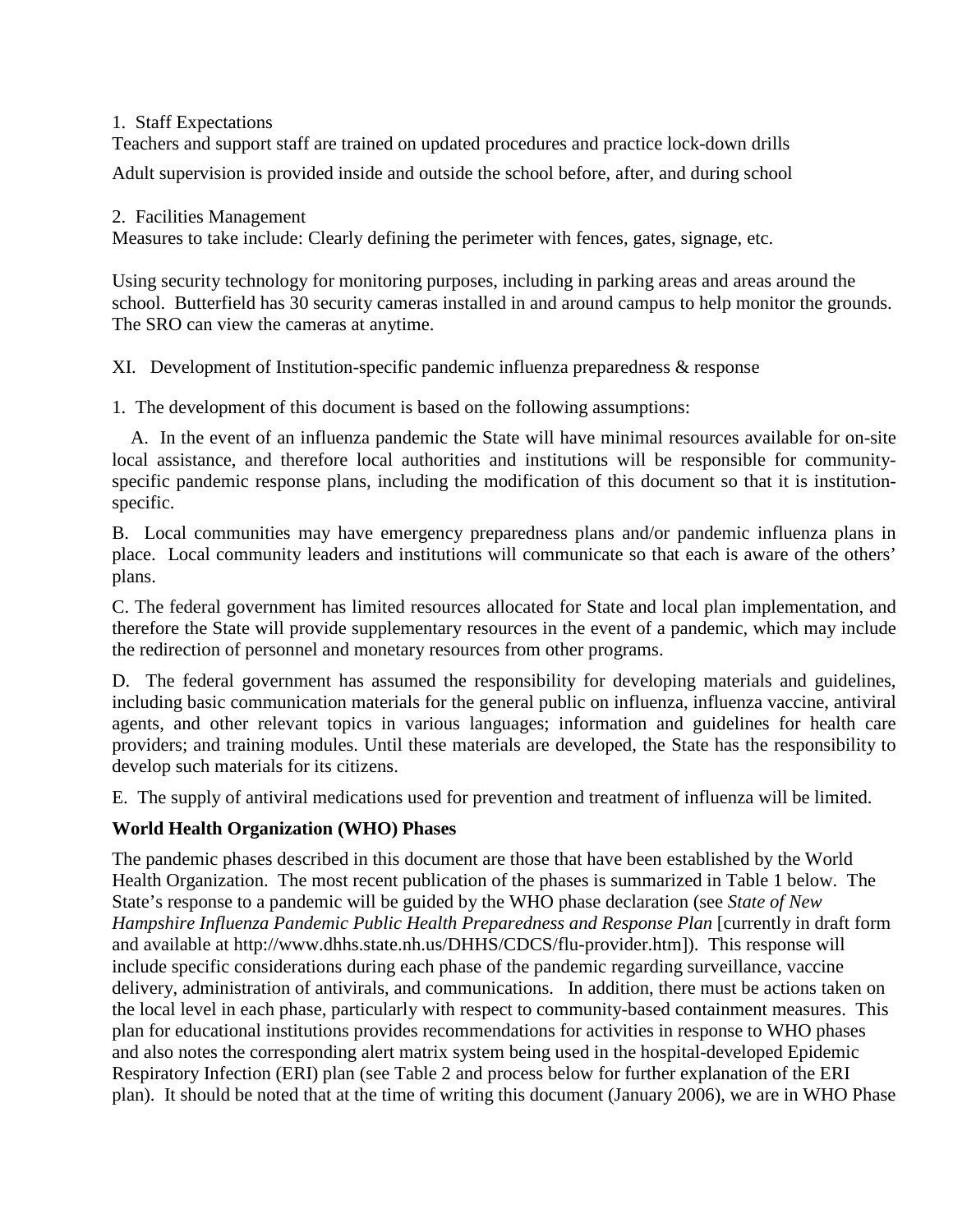#### Table 1. WHO Pandemic Phases

#### **WHO PANDEMIC PHASES**

#### *Interpandemic period*

.

**Phase 1**. No new influenza virus subtypes have been detected in humans. An influenza virus subtype that has caused human infection may be present in animals. If present in animals, the risk<sup>a</sup> of human infection or disease is considered to be low.

**Phase 2**. No new influenza virus subtypes have been detected in humans. However, a circulating animal influenza virus subtype poses a substantial risk<sup>a</sup> of human disease.

#### *Pandemic alert period*

**Phase 3**. Human infection(s) with a new subtype, but no human-to-human spread, or at most rare instances of spread to a close contact.

**Phase 4**. Small cluster(s) with limited human- to-human transmission but spread is highly localized, suggesting that the virus is not well adapted to humans.<sup>b</sup>

Phase 5. Larger cluster(s) but human-to- human spread still localized, suggesting the virus is becoming increasingly better adapted to humans, but may not yet be fully transmissible (substantial pandemic risk).<sup>b</sup>

#### *Pandemic period*

**Phase 6**. Pandemic phase: increased and sustained transmission in general population.<sup>b</sup>

#### XII. ADE RECOMMENDATIONS FOR DOCUMENTING THE THREE SCHOOL COUNSELING DOMAINS BY INDICATING SPECIFIC ACTIVITIES Establish Academic Goals - Section 2. 6-18-1005 (a) (1) (C)

#### Domain: ACADEMIC DEVELOPMENT

Standard A: Students will acquire the attitudes, knowledge and skills that contribute to effective learning in school and across the life span.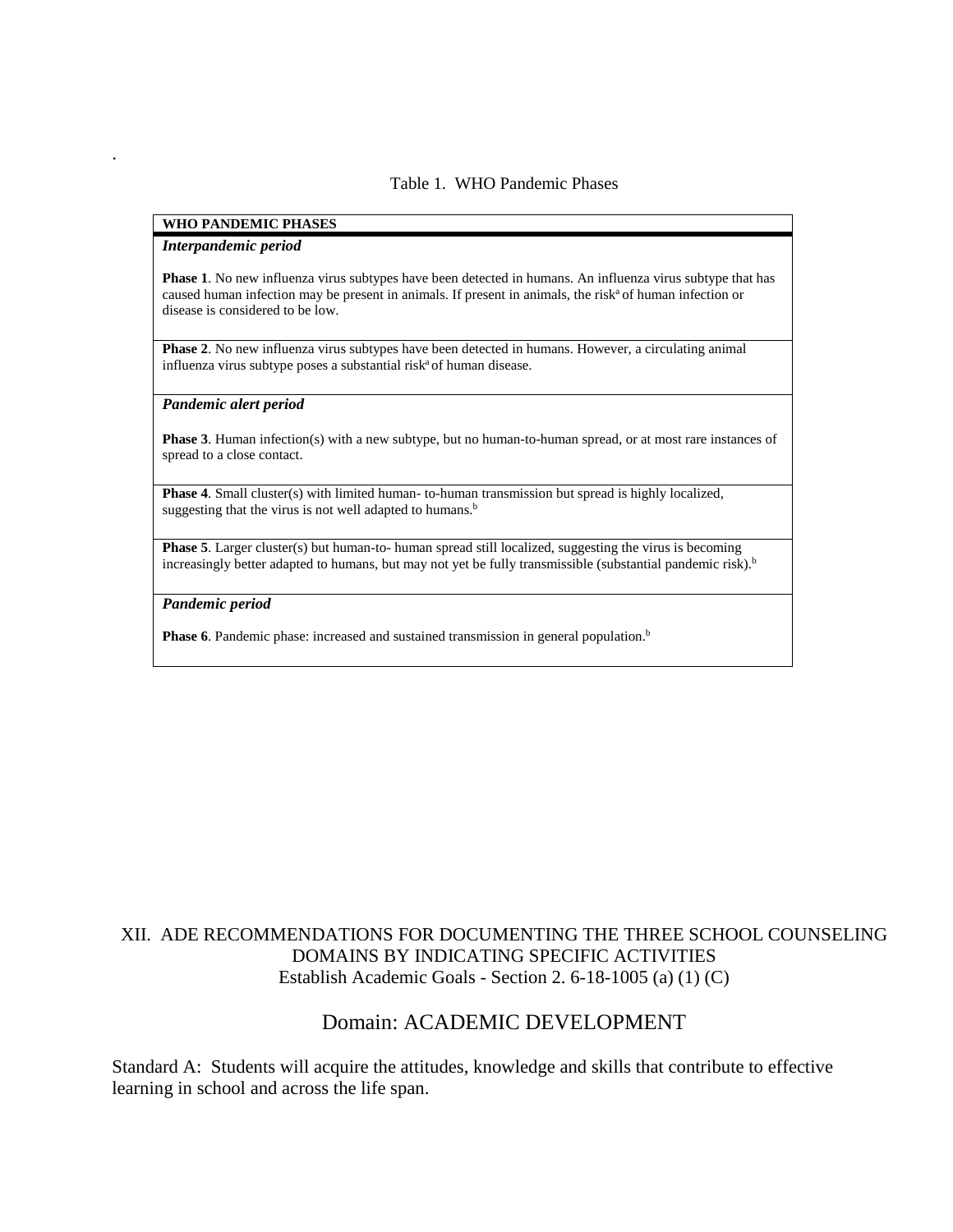Goal: A1. Improve Academic Self-concept

Indicators: Articulate feelings of competence and confidence as learners; display a positive interest in learning; take pride in work and achievement; accept mistakes as essential to the learning process; and identify attitudes and behaviors that lead to successful learning.

#### Goal: A2. Acquire Skills for Improving Learning

Indicators: Apply time-management and task-management skills; demonstrate how effort and persistence positively affect learning; use communications skills to know when and how to ask for help when needed; apply knowledge and learning styles to positively influence school performance.

#### Goal: A3. Achieve School Success

Indicators: Take responsibility for their actions; demonstrate the ability to work independently, as well as the ability to work cooperatively with other students; develop a broad range of interests and abilities; demonstrate dependability, productivity and initiative; share knowledge.

Standard B: Students will complete school with the academic preparation essential to choose from a wide range of substantial post-secondary options, including college.

#### Goal: B1. Improve Learning

Indicators: Demonstrate the motivation to achieve individual potential; learn and apply criticalthinking skills; apply the study skills necessary for academic success at each level; seek information and support from faculty, staff, family and peers; organize and apply academic information from a variety of sources; use knowledge of learning styles to positively influence school performance; become a self-directed and independent learner.

#### Goal: B2. Plan to Achieve Goals

Indicators: Establish challenging academic goals in elementary, middle/junior high and high school; use assessment results in educational planning; develop and implement annual plan of study to maximize academic ability and achievement; apply knowledge of aptitudes and interests to goal setting; use problem-solving and decision-making skills to assess progress toward educational goals; understand the relationship between classroom performance and success in school; identify post-secondary options consistent with interests, achievement, aptitude and abilities.

Standard C: Students will understand the relationship of academics to the world of work and to life at home and in the community.

#### Goal: C1. Relate School to Life Experiences

Indicators: Demonstrate the ability to balance school, studies, extracurricular activities, leisure time and family life; seek co-curricular and community experiences to enhance the school experience; understand the relationship between learning and work; demonstrate an understanding of the value of lifelong learning as essential to seeking, obtaining and maintaining life goals; understand that school success is the preparation to make the transition from student to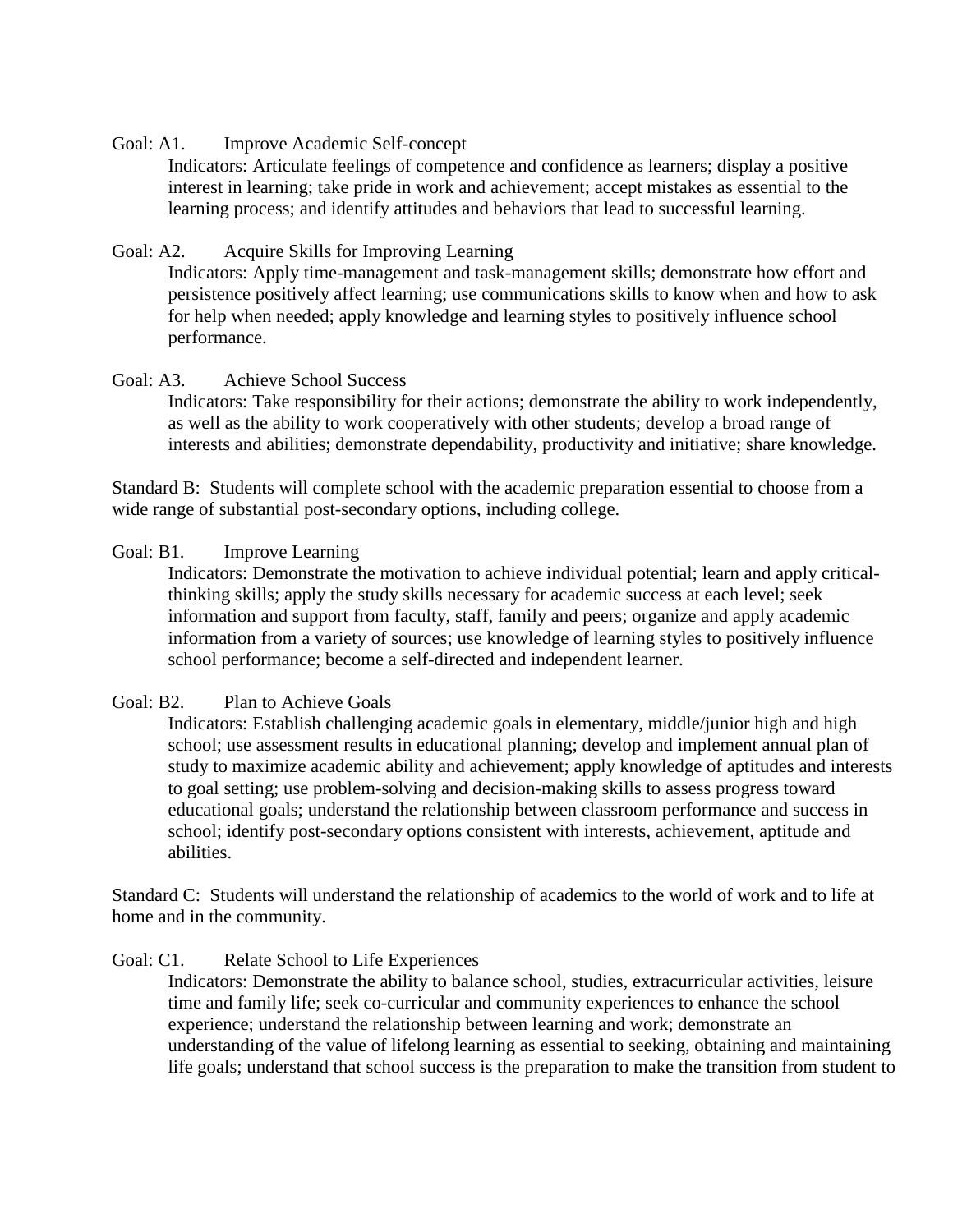community member; understand how school success and academic achievement enhance future career and vocational opportunities.

## Domain: CAREER DEVELOPMENT

Standard A: Students will acquire the skills to investigate the world of work in relation to knowledge of self and to make informed career decisions.

#### Goal: A1. Develop Career Awareness

Indicators: Develop skills to locate, evaluate and interpret career information; learn about the variety of traditional and nontraditional occupations; develop an awareness of personal abilities, skills, interests and motivations; learn how to interact and work cooperatively in teams; learn to make decisions; learn how to set goals; understand the importance of planning; pursue and develop competency in areas of interest; develop hobbies and vocational interests; balance between work and leisure time.

#### Goal: A2. Develop Employment Readiness

Indicators: Acquire employability skills such as working on a team, problem-solving and organizational skills; apply job readiness skills to seek employment opportunities; demonstrate knowledge about the changing workplace; learn about the rights and responsibilities of employers and employees; learn to respect individual uniqueness in the workplace; learn how to write a resume; develop a positive attitude toward work and learning; understand the importance of responsibility, dependability, punctuality, integrity and effort in the workplace; utilize time and task management skills.

Standard B: Students will employ strategies to achieve future career goals with success and satisfaction.

#### Goal: B1. Acquire Career Information

Indicators: Apply decision-making skills to career planning, course selection and career transition; identify personal skills, interests and abilities and relate them to current career choice; demonstrate knowledge of the career-planning process; know the various ways in which occupations can be classified; use research and information resources to obtain career information; learn to use the Internet to access career-planning information; describe traditional and nontraditional career choices and how they relate to career choice; understand how changing economic and societal needs; influence employment trends and future training.

#### Goal: B2. Identify Career Goals

Indicators: Demonstrate awareness of the education and training needed to achieve career goals; assess and modify their educational plan to support career; use employability and job readiness skills in internship, mentoring, shadowing and/or other work experience; select course work that is related to career interests; maintain a career-planning portfolio.

Standard C: Students will understand the relationship between personal qualities, education, training and the world of work.

#### Goal: C1. Acquire Knowledge to Achieve Career Goals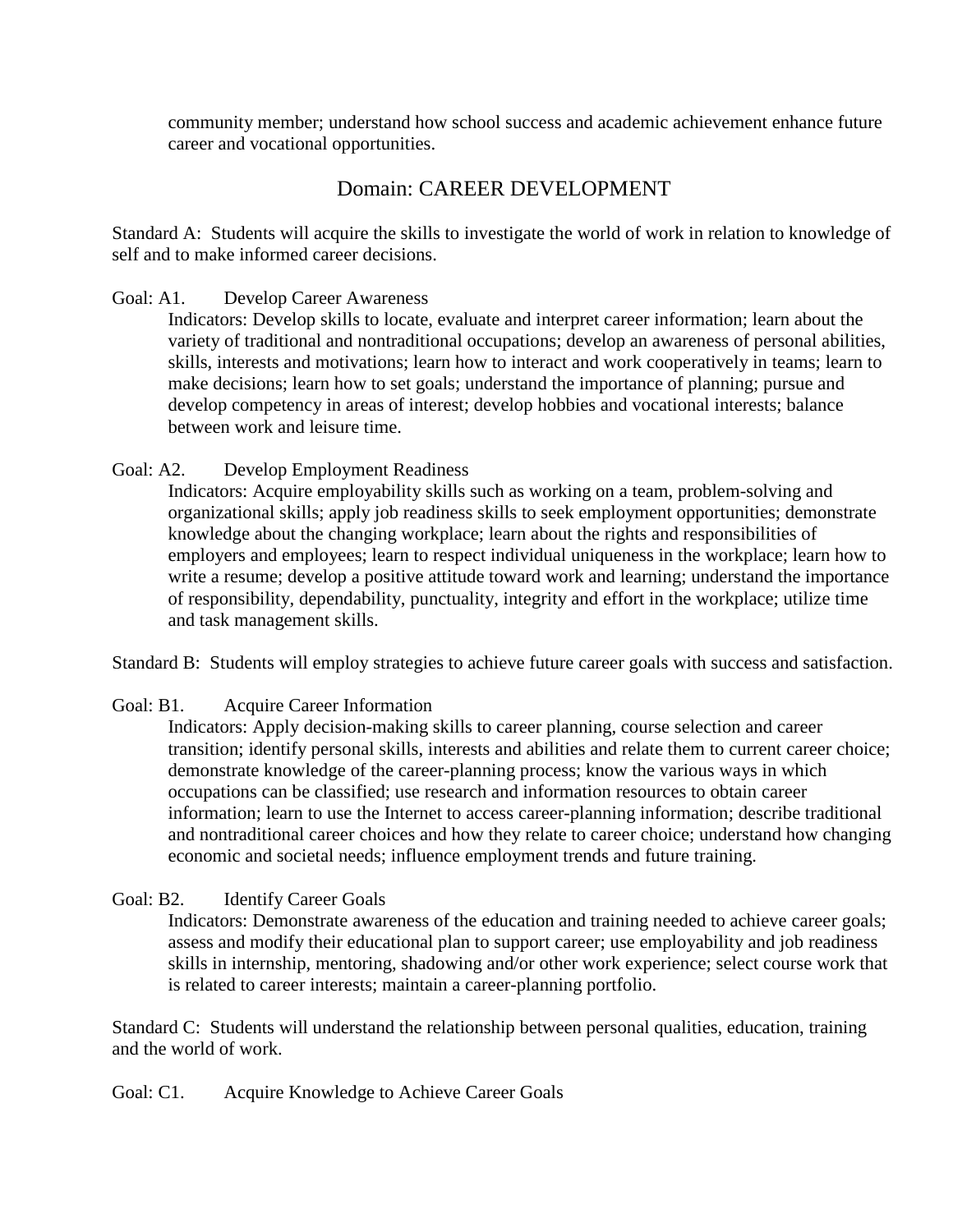Indicators: Understand the relationship between educational achievement and career success; explain how work can help to achieve personal success and satisfaction; identify personal preferences and interests influencing career choice and success; understand that the changing workplace requires lifelong learning and acquiring new skills; describe the effect of work on lifestyle; understand the importance of equity and access in career choice; understand that work is an important and satisfying means of personal expression.

#### Goal: C2. Apply Skills to Achieve Career Goals

Indicators: Demonstrate how interests, abilities and achievement relate to achieving personal, social, educational and career goals; learn how to use conflict management skills with peers and adults; learn to work cooperatively with others as a team member; apply academic and employment readiness skills in work-based learning situations such as internships, shadowing and/or mentoring experiences.

### Domain: PERSONAL/SOCIAL

Standard A: Students will acquire the knowledge, attitudes and interpersonal skills to help them understand and respect self and others.

Goal: A1. Acquire Self-knowledge

Indicators: Develop positive attitudes toward self as a unique and worthy person; identify values, attitudes and beliefs; learn the goal-setting process; understand change is a part of growth; identify and express feelings; distinguish between appropriate and inappropriate behavior; recognize personal boundaries, rights and privacy needs; understand the need for self-control and how to practice it; demonstrate cooperative behavior in groups; identify personal strengths and assets; identify and discuss changing personal and social roles; identify and recognize changing family roles.

#### Goal: A2. Acquire Interpersonal Skills

Indicators: Recognize that everyone has rights and responsibilities; respect alternative points of view; recognize, accept, respect and appreciate individual differences; recognize, accept and appreciate ethnic and cultural diversity; recognize and respect differences in various family configurations; use effective communications skills; know that communication involves speaking, listening and nonverbal behavior; learn how to make and keep friends.

Standard B: Students will make decisions, set goals and take necessary action to achieve goals.

Goal: B1. Self-knowledge Application

Indicators: Use a decision-making and problem-solving model; understand consequences of decisions and choices; identify alternative solutions to a problem; develop effective coping skills for dealing with problems; demonstrate when, where and how to seek help for solving problems and making decisions; know how to apply conflict resolution skills; demonstrate a respect and appreciation for individual and cultural differences; know when peer pressure is influencing a decision; identify long and short-term goals; identify alternative ways of achieving goals; use persistence and perseverance in acquiring knowledge and skills; develop an action plan to set and achieve realistic goals.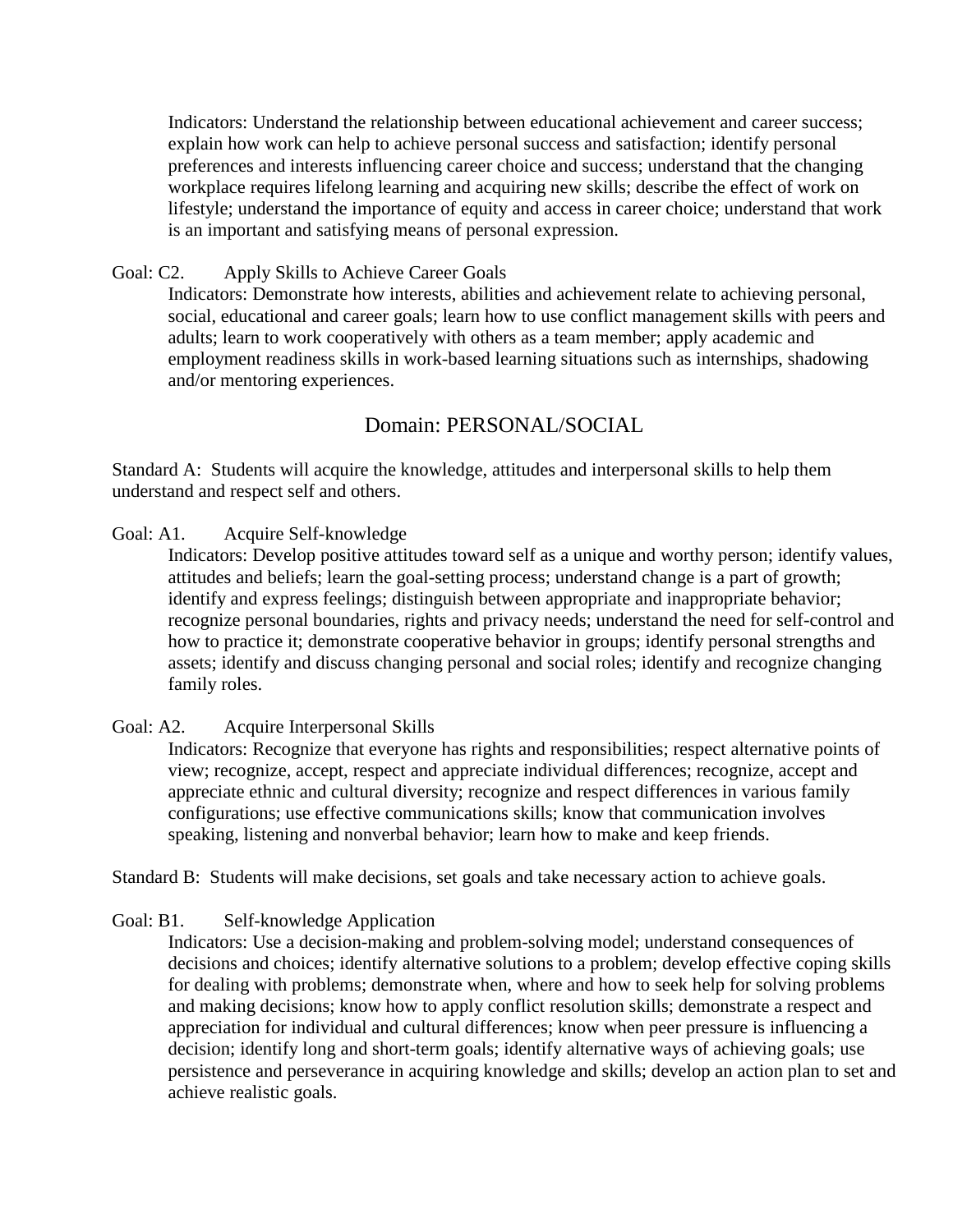Standard C: Students will understand safety and survival skills.

#### Goal: C1. Acquire Personal Safety Skills

Indicators: Demonstrate knowledge of personal information (i.e., telephone number, home address, emergency contact); learn about the relationship between rules, laws, safety and the protection of rights of the individual; learn about the differences between appropriate and inappropriate physical contact; demonstrate the ability to set boundaries, rights and personal privacy; differentiate between situations requiring peer support and situations requiring adult professional help; identify resource people in the school and community, and know how to seek their help; apply effective problem-solving and decision-making skills to make safe and healthy choices; learn about the emotional and physical dangers of substance use and abuse; learn how to cope with peer pressure; learn techniques for managing stress and conflict; learn coping skills for managing life events.

> Butterfield Trail Middle School Van Buren School District No. 42 Van Buren, AR 72956

Suspected Child Abuse and Referral Report:

Child's Name:\_\_\_\_\_\_\_\_\_\_\_\_\_\_\_\_\_\_\_\_\_\_\_\_\_\_\_\_\_\_ SSN:\_\_\_\_\_\_\_\_\_\_\_\_\_\_\_\_\_\_\_\_\_\_\_\_\_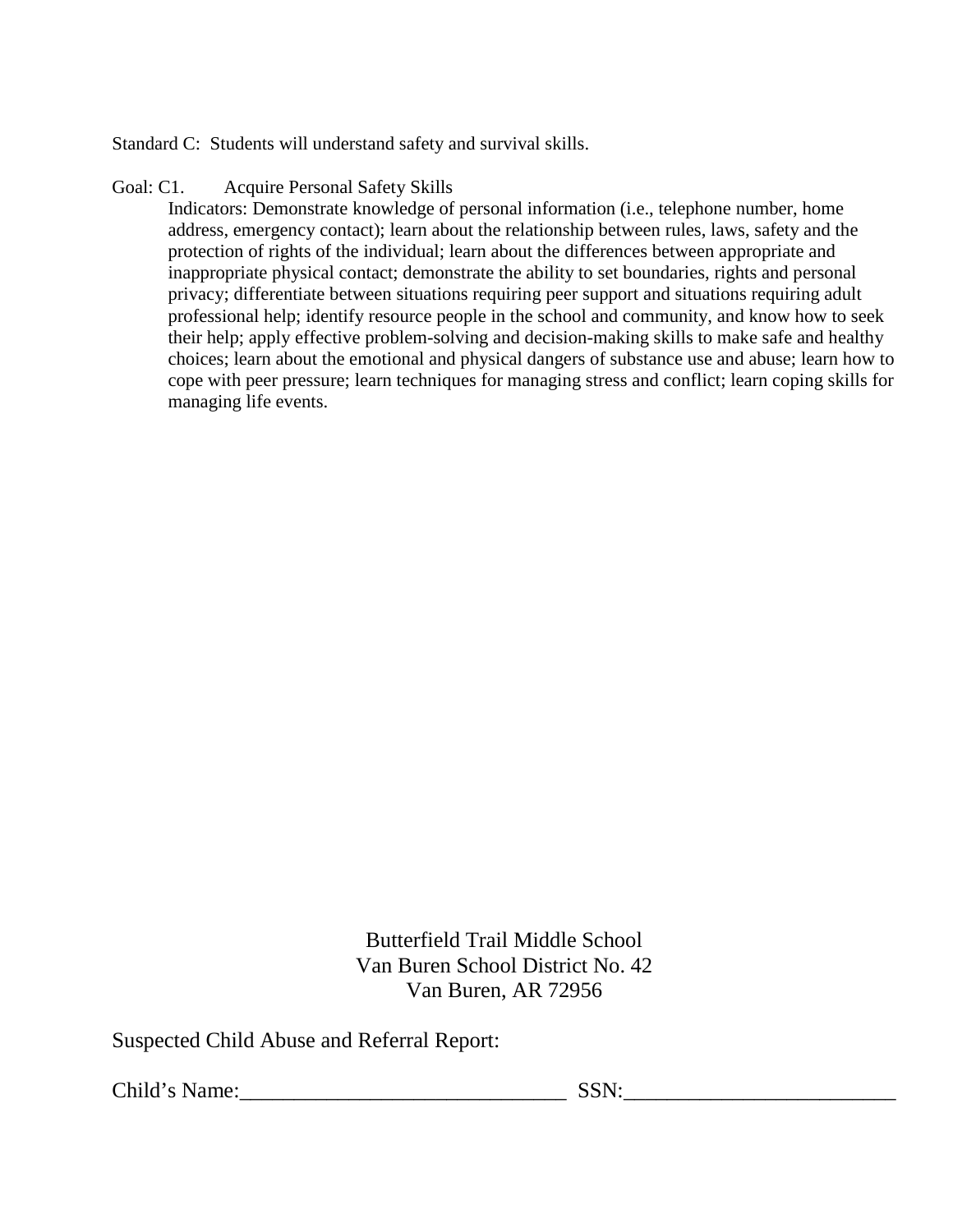|                               | Age: DOB: DOB: Sex: Sex: Grade:                                                                                                                                      |  |
|-------------------------------|----------------------------------------------------------------------------------------------------------------------------------------------------------------------|--|
|                               | Name of Parent or Guardian: 1986 and 1987 and 1988 and 1988 and 1988 and 1988 and 1988 and 1988 and 1988 and 19                                                      |  |
|                               |                                                                                                                                                                      |  |
| Telephone: 2000               |                                                                                                                                                                      |  |
| Type of Abuse: (please check) |                                                                                                                                                                      |  |
|                               |                                                                                                                                                                      |  |
|                               |                                                                                                                                                                      |  |
| Fractures                     |                                                                                                                                                                      |  |
| Knots or swelling______       |                                                                                                                                                                      |  |
| Lacerations___________        |                                                                                                                                                                      |  |
|                               | ,我们也不能在这里,我们也不能在这里的时候,我们也不能会不能会不能会不能会不能会不能会不能会。""我们的人们,我们也不能会不能会不能会不能会不能会不能会不能会不<br>,我们也不能会在这里,我们的人们就会在这里,我们的人们就会在这里,我们的人们就会在这里,我们的人们就会在这里,我们的人们就会在这里,我们的人们就会在这里,我们的 |  |
|                               |                                                                                                                                                                      |  |
|                               |                                                                                                                                                                      |  |
|                               |                                                                                                                                                                      |  |
|                               |                                                                                                                                                                      |  |
|                               |                                                                                                                                                                      |  |
|                               |                                                                                                                                                                      |  |

## Social Groups Butterfield Trail Middle

The Counseling and Guidance program at Butterfield Trail Middle offers many groups for our Kindergarten through 4<sup>th</sup> Grade Students.

(1) K-Club: A group of children whose focus is service projects. Children are in Kindergarten thru Fourth Grade. They are sponsored by the Kiwanis of Van Buren.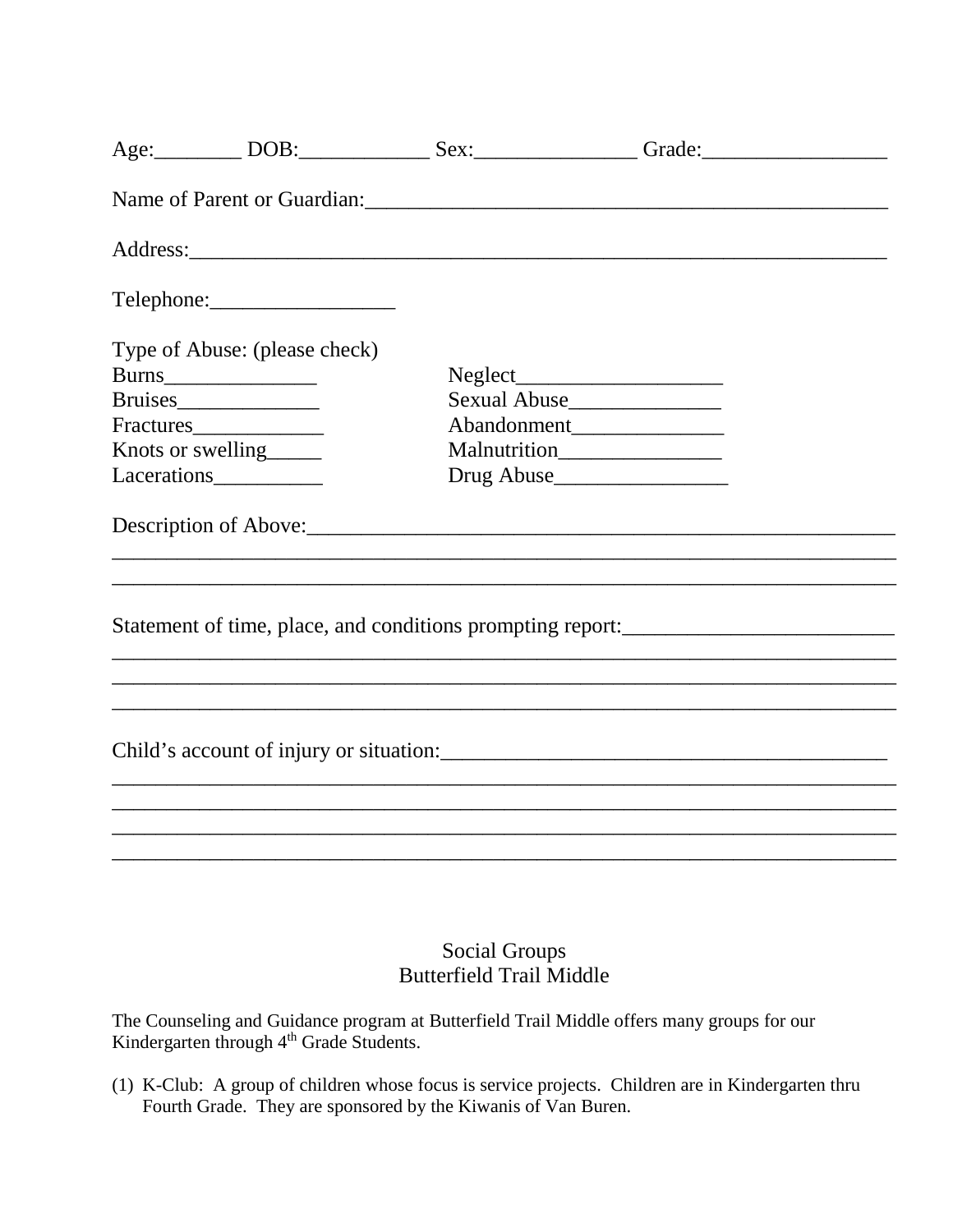(2) Nature Club: Second, Third and Fourth Grade students learn the value of taking care of the earth. These students are in charge of the Recycling Program at Parkview and take care of the Nature Center. They learn about community service through donating an afternoon a month to care for our environment.

(4) Student Council: A leadership Team of twelve Fourth Grade Students who provide leadership role models to the rest of the school.

(5) Divorce Recovery: Small groups of children who meet once a week with counselor to discuss divorce within a family. Groups last 6 weeks.

(6) Friendship Groups: Small groups of children who meet once a week with the counselor to learn how to be a better friend. (Groups last 4 to 6 weeks)

\*In all groups, students get together and help each other cope and deal with their problems.

## Butterfield Trail Middle School Counseling Referral

| Student's Name: | ⊃ate |
|-----------------|------|
|                 |      |

Grade: